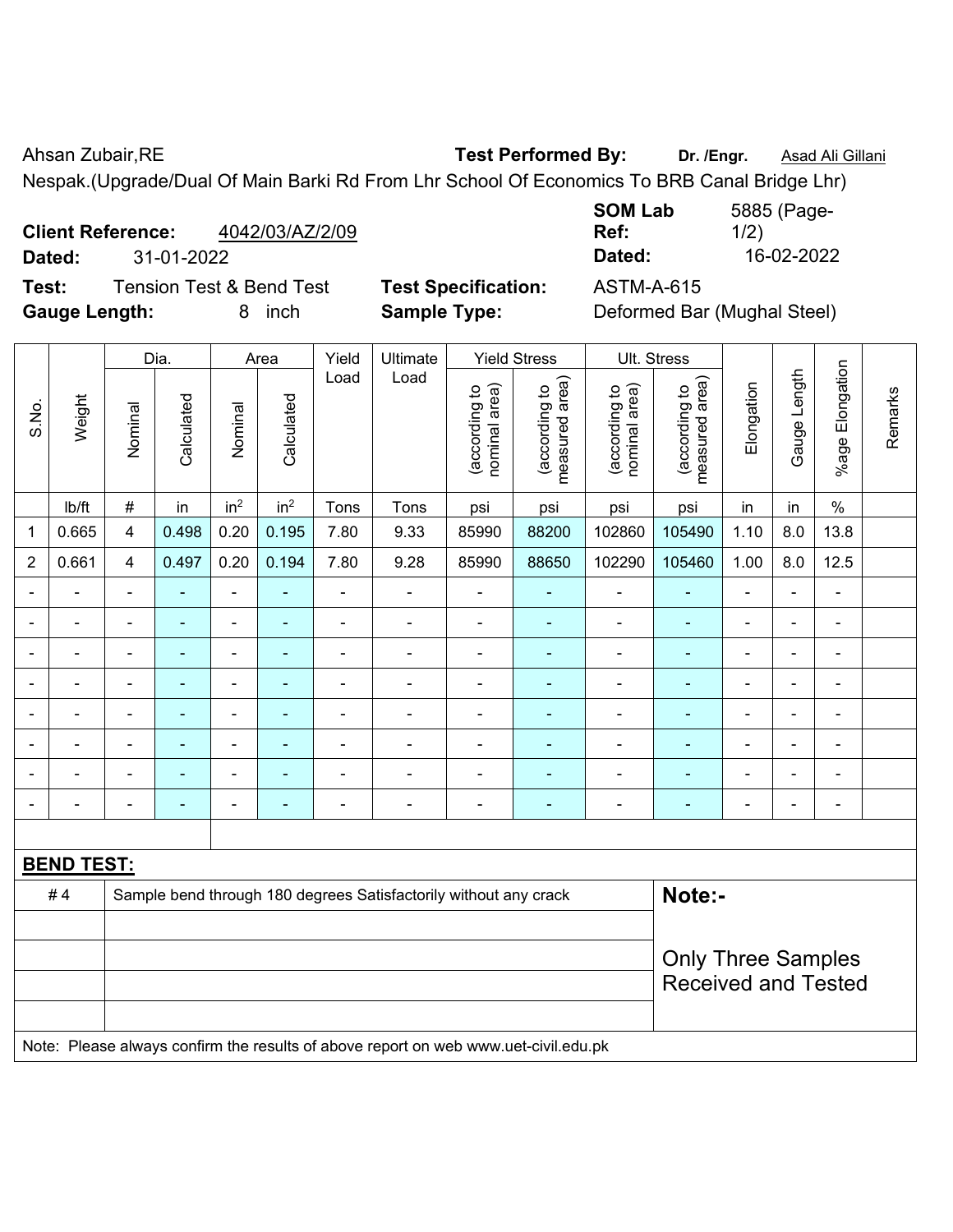Ahsan Zubair, RE **Test Performed By:** Dr. /Engr. **Asad Ali Gillani** 

Nespak.(Upgrade/Dual Of Main Barki Rd From Lhr School Of Economics To BRB Canal Bridge Lhr)

| <b>Client Reference:</b> | 4042/03/AZ/2/08 | Ref:   | __<br>2/2) |
|--------------------------|-----------------|--------|------------|
| Dated:                   | 31-01-2022      | Dated: | 16-02-2022 |

**Test:** Tension Test & Bend Test **Test Specification:** ASTM-A-615 Gauge Length: **8** inch **Sample Type:** 

| <b>SOM Lab</b> | 5885 (Page- |
|----------------|-------------|
| Ref:           | 2/2)        |
| Dated:         | 16-02-2022  |

|  | Deformed Bar (Mughal Steel) |
|--|-----------------------------|
|--|-----------------------------|

|                          |                   |                | Dia.                     |                          | Area                     | Yield          | Ultimate                                                                            |                                | <b>Yield Stress</b>             |                                | Ult. Stress                     |                |                |                 |         |
|--------------------------|-------------------|----------------|--------------------------|--------------------------|--------------------------|----------------|-------------------------------------------------------------------------------------|--------------------------------|---------------------------------|--------------------------------|---------------------------------|----------------|----------------|-----------------|---------|
| S.No.                    | Weight            | Nominal        | Calculated               | Nominal                  | Calculated               | Load           | Load                                                                                | nominal area)<br>(according to | (according to<br>measured area) | nominal area)<br>(according to | measured area)<br>(according to | Elongation     | Gauge Length   | %age Elongation | Remarks |
|                          | Ib/ft             | $\#$           | in                       | in <sup>2</sup>          | in <sup>2</sup>          | Tons           | Tons                                                                                | psi                            | psi                             | psi                            | psi                             | in             | in             | $\%$            |         |
| 1                        | 1.536             | 6              | 0.758                    | 0.44                     | 0.451                    | 15.70          | 19.37                                                                               | 78690                          | 76770                           | 97080                          | 94710                           | 1.20           | 8.0            | 15.0            |         |
| $\overline{2}$           | 1.553             | 6              | 0.762                    | 0.44                     | 0.456                    | 15.90          | 19.64                                                                               | 79710                          | 76910                           | 98460                          | 95010                           | 1.00           | 8.0            | 12.5            |         |
| $\blacksquare$           | $\blacksquare$    | $\blacksquare$ | $\blacksquare$           | $\blacksquare$           | $\overline{\phantom{a}}$ | ä,             | ä,                                                                                  | ÷,                             | $\overline{\phantom{a}}$        | $\qquad \qquad \blacksquare$   | $\blacksquare$                  | $\blacksquare$ | $\blacksquare$ | $\blacksquare$  |         |
| $\blacksquare$           | $\blacksquare$    | $\blacksquare$ | $\blacksquare$           | $\overline{\phantom{a}}$ | $\overline{\phantom{a}}$ | $\blacksquare$ | $\blacksquare$                                                                      | $\blacksquare$                 | $\blacksquare$                  | $\qquad \qquad \blacksquare$   | $\blacksquare$                  | $\blacksquare$ | ä,             | $\blacksquare$  |         |
| $\blacksquare$           | $\blacksquare$    | $\blacksquare$ | $\blacksquare$           | $\blacksquare$           | $\overline{\phantom{a}}$ | $\blacksquare$ | $\blacksquare$                                                                      | ÷,                             | $\blacksquare$                  | ÷                              | $\blacksquare$                  | $\blacksquare$ | $\blacksquare$ | ä,              |         |
|                          |                   | $\blacksquare$ | ä,                       | $\blacksquare$           |                          |                | ä,                                                                                  | $\blacksquare$                 | ÷,                              | ä,                             | $\blacksquare$                  |                |                | $\blacksquare$  |         |
|                          |                   | $\blacksquare$ | $\overline{\phantom{0}}$ | $\overline{\phantom{a}}$ |                          | ÷              | $\blacksquare$                                                                      | $\blacksquare$                 | $\blacksquare$                  | ÷                              | $\blacksquare$                  |                |                | $\blacksquare$  |         |
|                          |                   | $\blacksquare$ |                          | ÷                        |                          |                | Ē,                                                                                  | Ē,                             | $\blacksquare$                  | Ē,                             | Ē,                              | ۰              | $\blacksquare$ | $\blacksquare$  |         |
| $\overline{\phantom{a}}$ |                   | $\blacksquare$ |                          | $\overline{a}$           |                          |                | $\blacksquare$                                                                      | ÷                              | ۰                               | ÷                              | ÷,                              | ۰              | ÷              | $\blacksquare$  |         |
| $\blacksquare$           |                   | $\blacksquare$ | $\blacksquare$           | $\blacksquare$           | $\overline{a}$           |                | $\overline{\phantom{a}}$                                                            | $\blacksquare$                 | $\overline{\phantom{a}}$        | $\blacksquare$                 | $\blacksquare$                  | $\blacksquare$ | $\blacksquare$ | $\blacksquare$  |         |
|                          |                   |                |                          |                          |                          |                |                                                                                     |                                |                                 |                                |                                 |                |                |                 |         |
|                          | <b>BEND TEST:</b> |                |                          |                          |                          |                |                                                                                     |                                |                                 |                                |                                 |                |                |                 |         |
|                          | #6                |                |                          |                          |                          |                | Sample bend through 180 degrees Satisfactorily without any crack                    |                                |                                 |                                | Note:-                          |                |                |                 |         |
|                          |                   |                |                          |                          |                          |                |                                                                                     |                                |                                 |                                |                                 |                |                |                 |         |
|                          |                   |                |                          |                          |                          |                |                                                                                     |                                |                                 |                                | <b>Only Three Samples</b>       |                |                |                 |         |
|                          |                   |                |                          |                          |                          |                |                                                                                     |                                |                                 |                                | <b>Received and Tested</b>      |                |                |                 |         |
|                          |                   |                |                          |                          |                          |                |                                                                                     |                                |                                 |                                |                                 |                |                |                 |         |
|                          |                   |                |                          |                          |                          |                | Note: Please always confirm the results of above report on web www.uet-civil.edu.pk |                                |                                 |                                |                                 |                |                |                 |         |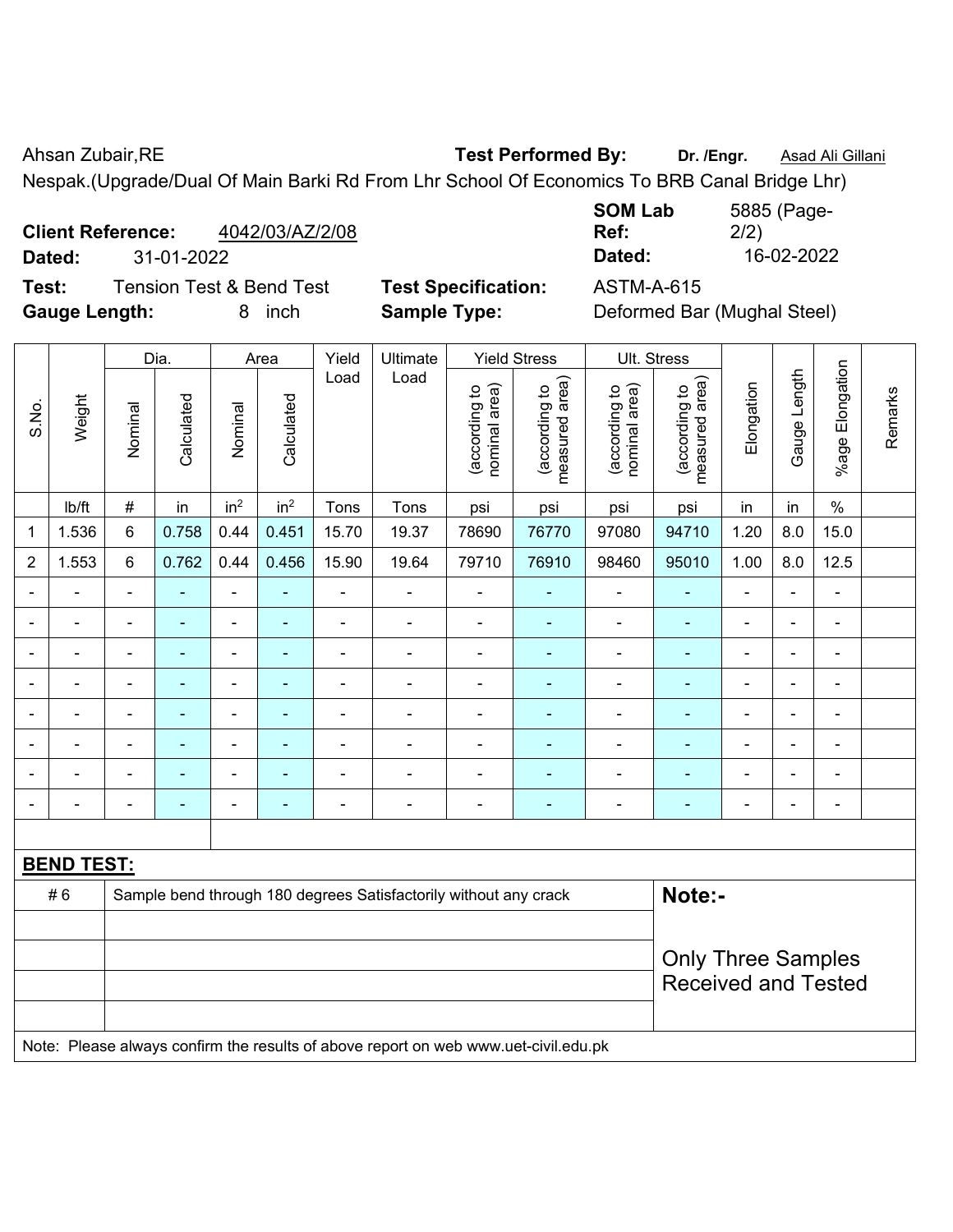Israr Ullah Khan **Test Performed By: Dr. /Engr.** Asad Ali Gillani

RE Nespak.(Const. Of Underpass Across Bedian Rd Connecting Ph-VI With Ph-IX,DHA Lhr)

| <b>Client Reference:</b> | 3790/102/IUK/UET/01/41 |
|--------------------------|------------------------|
|                          |                        |

**Test:** Tension Test & Bend Test **Test Specification:** ASTM-A-615 **Gauge Length:** 8 inch **Sample Type:** Deformed Bar (Mughal Steel)

**SOM Lab Ref:**  5886 (Page-1/1) **Dated:** 16-02-2022 **Dated:** 16-02-2022

|                |                   |         | Dia.       |                 | Area            | Yield          | Ultimate                                                                            |                                | <b>Yield Stress</b>             | Ult. Stress                    |                                 |                            |                   |                 |         |
|----------------|-------------------|---------|------------|-----------------|-----------------|----------------|-------------------------------------------------------------------------------------|--------------------------------|---------------------------------|--------------------------------|---------------------------------|----------------------------|-------------------|-----------------|---------|
| S.No.          | Weight            | Nominal | Calculated | Nominal         | Calculated      | Load           | Load                                                                                | nominal area)<br>(according to | measured area)<br>(according to | nominal area)<br>(according to | measured area)<br>(according to | Elongation                 | Length<br>Gauge I | %age Elongation | Remarks |
|                | lb/ft             | $\#$    | in         | in <sup>2</sup> | in <sup>2</sup> | Tons           | Tons                                                                                | psi                            | psi                             | psi                            | psi                             | in                         | in                | $\%$            |         |
| 1              | 2.626             | 8       | 0.991      | 0.79            | 0.772           | 26.20          | 33.20                                                                               | 73140                          | 74840                           | 92690                          | 94850                           | 1.60                       | 8.0               | 20.0            |         |
| $\overline{2}$ | 2.631             | 8       | 0.992      | 0.79            | 0.773           | 26.45          | 33.59                                                                               | 73850                          | 75470                           | 93770                          | 95830                           | 1.60                       | 8.0               | 20.0            |         |
| 3              | 1.072             | 5       | 0.633      | 0.31            | 0.315           | 11.06          | 14.12                                                                               | 78690                          | 77440                           | 100440                         | 98850                           | 1.30                       | 8.0               | 16.3            |         |
| 4              | 1.070             | 5       | 0.632      | 0.31            | 0.314           | 11.16          | 14.02                                                                               | 79410                          | 78400                           | 99720                          | 98450                           | 1.40                       | 8.0               | 17.5            |         |
| 5              | 0.674             | 4       | 0.502      | 0.20            | 0.198           | 7.80           | 9.33                                                                                | 85990                          | 86860                           | 102860                         | 103890                          | 1.00                       | 8.0               | 12.5            |         |
| 6              | 0.677             | 4       | 0.503      | 0.20            | 0.199           | 7.59           | 9.48                                                                                | 83750                          | 84170                           | 104540                         | 105070                          | 0.90                       | 8.0               | 11.3            |         |
|                |                   |         |            | ÷               |                 |                |                                                                                     | $\blacksquare$                 | ۰                               |                                |                                 |                            |                   | $\blacksquare$  |         |
|                |                   |         |            | $\blacksquare$  |                 |                |                                                                                     | $\blacksquare$                 | ۳                               |                                |                                 |                            |                   | $\blacksquare$  |         |
|                |                   |         | -          | -               | ÷               |                | $\blacksquare$                                                                      | $\overline{a}$                 | ۰                               | $\blacksquare$                 | Ē.                              |                            | $\blacksquare$    | $\blacksquare$  |         |
|                |                   | ٠       | L,         | ä,              | L,              | $\blacksquare$ | $\blacksquare$                                                                      | $\blacksquare$                 | ۰                               | $\blacksquare$                 | $\overline{\phantom{0}}$        | $\blacksquare$             | L,                | $\blacksquare$  |         |
|                |                   |         |            |                 |                 |                |                                                                                     |                                |                                 |                                |                                 |                            |                   |                 |         |
|                | <b>BEND TEST:</b> |         |            |                 |                 |                |                                                                                     |                                |                                 |                                |                                 |                            |                   |                 |         |
|                | #8                |         |            |                 |                 |                | Sample bend through 180 degrees Satisfactorily without any crack                    |                                |                                 |                                | Note:-                          |                            |                   |                 |         |
|                | #5                |         |            |                 |                 |                | Sample bend through 180 degrees Satisfactorily without any crack                    |                                |                                 |                                |                                 |                            |                   |                 |         |
|                | #4                |         |            |                 |                 |                | Sample bend through 180 degrees Satisfactorily without any crack                    |                                |                                 |                                | <b>Only Nine Samples</b>        |                            |                   |                 |         |
|                |                   |         |            |                 |                 |                |                                                                                     |                                |                                 |                                |                                 | <b>Received and Tested</b> |                   |                 |         |
|                |                   |         |            |                 |                 |                |                                                                                     |                                |                                 |                                |                                 |                            |                   |                 |         |
|                |                   |         |            |                 |                 |                | Note: Please always confirm the results of above report on web www.uet-civil.edu.pk |                                |                                 |                                |                                 |                            |                   |                 |         |